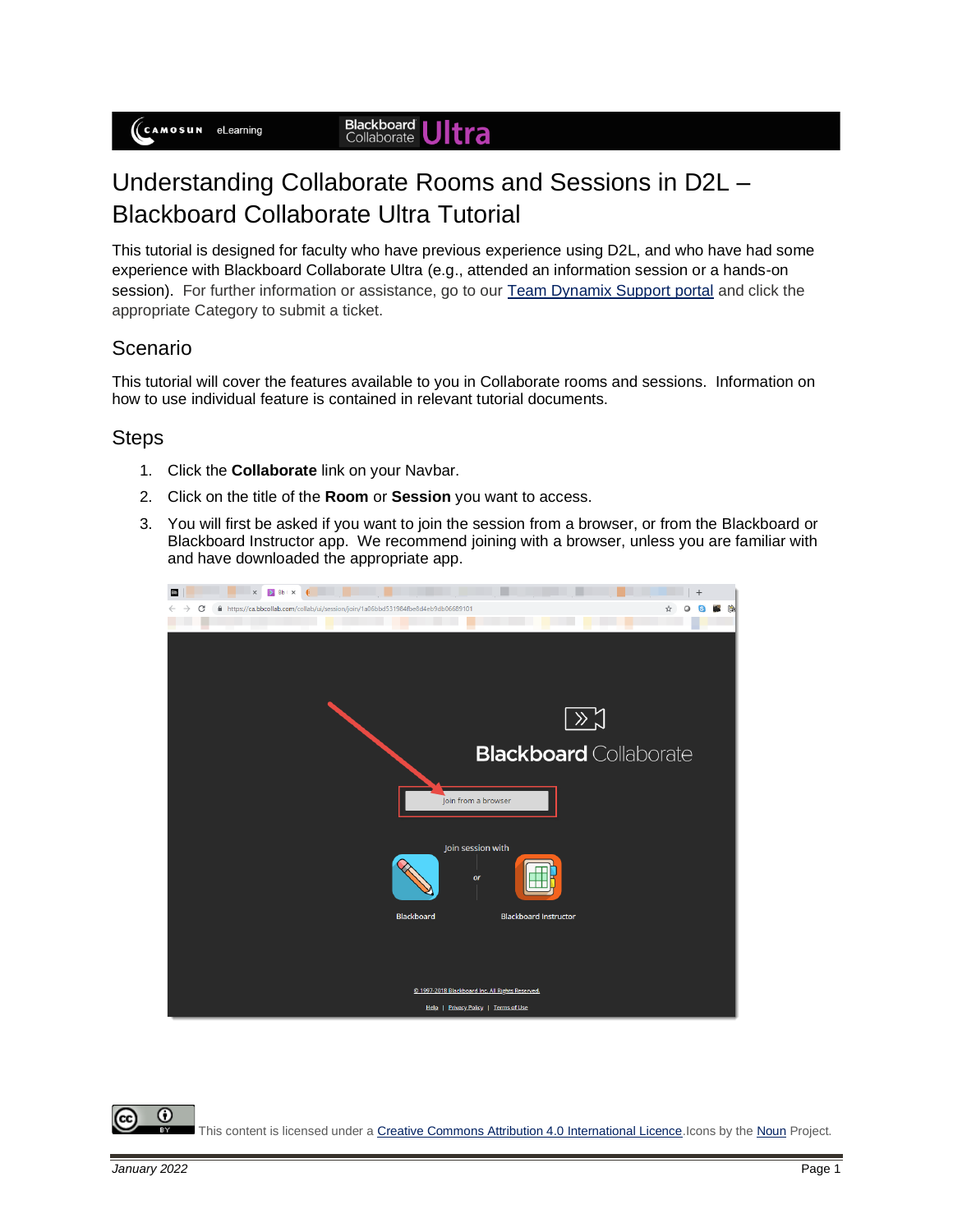4. Here is what you will see when you enter your session. You will see a menu at the top left, a list of tools at the bottom, and another menu at the bottom right. We will look at each of these in turn.

| Roor i Empty<br>You are the <b>b</b> y one in the room.                  |  |
|--------------------------------------------------------------------------|--|
| $\begin{array}{ccc} \varnothing & \varnothing & \varnothing \end{array}$ |  |

- 5. If you click the menu at the top-left, you will see
	- a. Start Recording (see *Recording a Collaborate Session* for more information)
	- b. Use your phone for audio (see *Using your Phone for Audio in Collaborate* for more information)
	- c. Report an issue
	- d. Tell me about Collaborate
	- e. Blackboard Collaborate Help
	- f. Privacy Policy

| <b>o</b> , Start Recording<br>Use your phone for audio<br>Report an issue<br>ℚ<br>Tell me about Collaborate<br>$\odot$<br>٠<br><b>Blackboard Collaborate Help</b><br><b>Privacy Policy</b><br><b>Room Empty</b> |                   | You are the only one in the room. | <b>Week 1 Blackboard</b><br><b>Collaborate Ultra Session</b> |  |
|-----------------------------------------------------------------------------------------------------------------------------------------------------------------------------------------------------------------|-------------------|-----------------------------------|--------------------------------------------------------------|--|
|                                                                                                                                                                                                                 | Q<br>圍<br>$\odot$ |                                   |                                                              |  |
|                                                                                                                                                                                                                 |                   |                                   |                                                              |  |
|                                                                                                                                                                                                                 |                   |                                   |                                                              |  |
|                                                                                                                                                                                                                 |                   |                                   |                                                              |  |
|                                                                                                                                                                                                                 |                   |                                   |                                                              |  |
|                                                                                                                                                                                                                 |                   |                                   |                                                              |  |
|                                                                                                                                                                                                                 |                   |                                   |                                                              |  |

 $_{\odot}$ This content is licensed under [a Creative Commons Attribution 4.0 International Licence.I](https://creativecommons.org/licenses/by/4.0/)cons by th[e Noun](https://creativecommons.org/website-icons/) Project.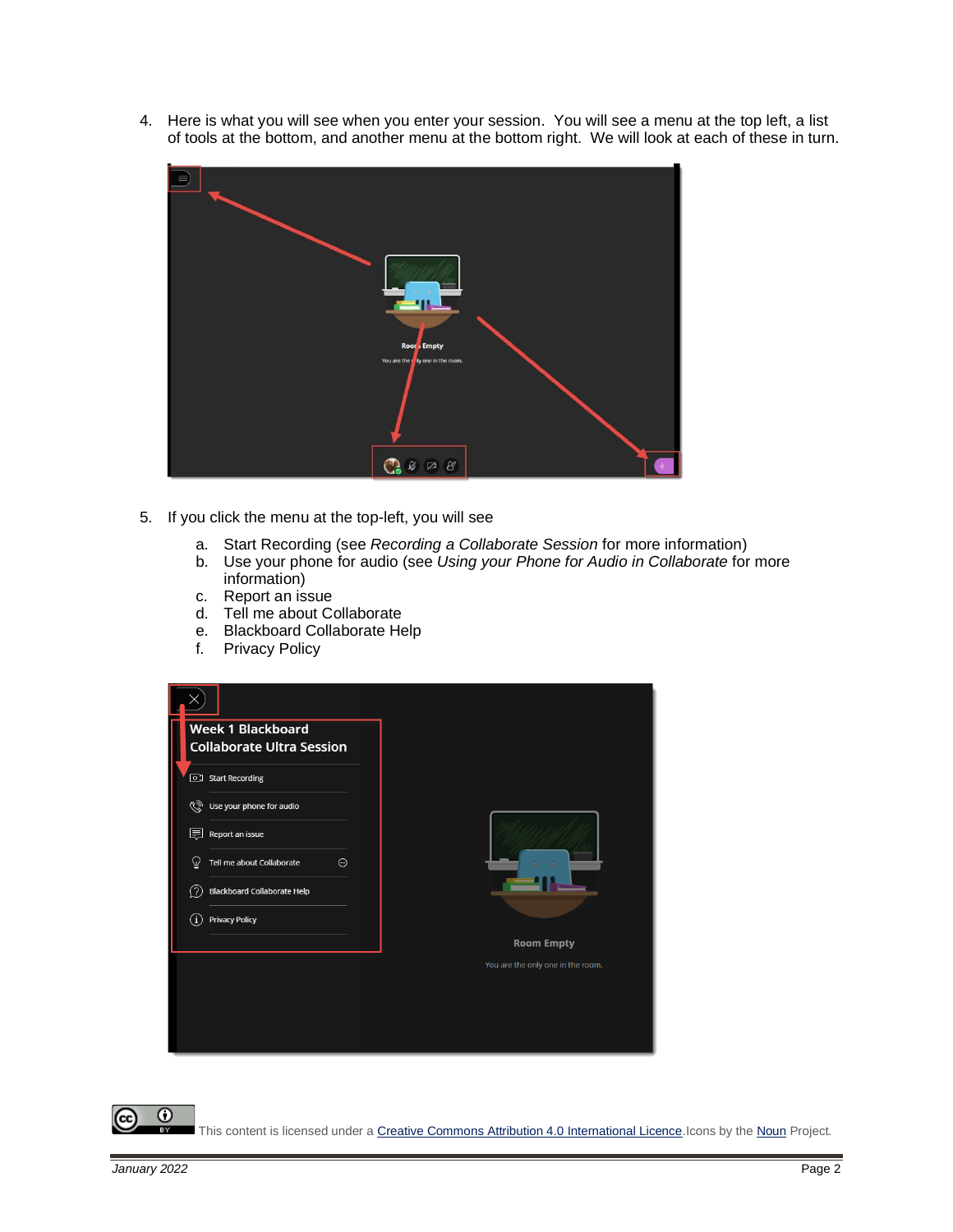- 6. If you click on the menu at the bottom-right, you will see:
	- a. The **Chat** area (see *Managing the Chat in Collaborate* for more information).
	- b. The **Attendee** area (see *Managing Attendees in Collaborate* for more information).
	- c. The **Share Content** area (see *Using the Whiteboard in Collaborate*, *Sharing your Computer Screen in Collaborate*, *Showing PowerPoint in Collaborate*, *Polling in Collaborate*, and *Creating Breakout Rooms (for group work) in Collaborate* for more information).
	- d. The **My Settings** area (see *Managing your Settings in Collaborate* for more information).



 $_{\odot}$ (cc This content is licensed under [a Creative Commons Attribution 4.0 International Licence.I](https://creativecommons.org/licenses/by/4.0/)cons by th[e Noun](https://creativecommons.org/website-icons/) Project.